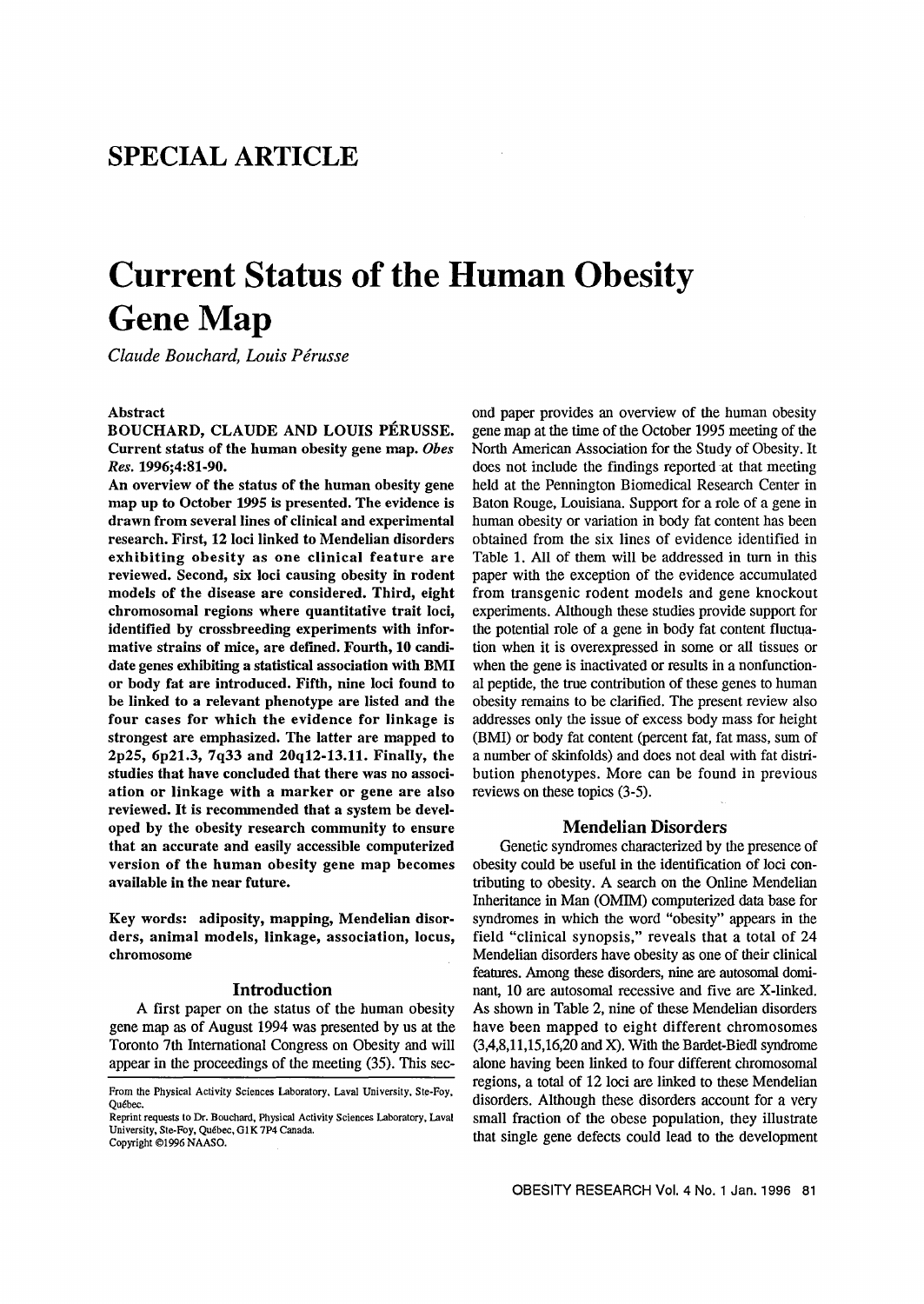Table 1. Human obesity gene map: lines of evidence

- MENDELIAN DISORDERS (MIM)
- SINGLE GENE RODENT MODELS
- QTL FROM CROSSBREEDING EXPERIMENTS
- TRANSGENIC AND KNOCKOUT MODELS
- ASSOCIATION STUDIES
- LINKAGE STUDIES

of human obesity. Fifteen of these syndromes have not been mapped yet to specific genomic regions.

In order to determine whether these loci contribute to obesity in otherwise clinically normal people, Reed et al. (37) tested for linkage relationships between 17 genetic markers spanning the regions of the Prader-Willi, the Bardet-Biedl (BBS1, 2 and 3), the Cohen, the Borjeson and the Wilson-Turner syndromes and the body mass index measured in subjects from 44 families with obese probands. Analyses based on a total of 207 pairs of siblings revealed no evidence of linkage between any of the markers and obesity in these families (see Table 7). These results suggest that the genetic loci contributing to obesity in these families are not the same as those involved in the Mendelian disorders reported above. However, before excluding these chromosomal regions as potential carriers of loci predisposing to obesity in

clinically normal subjects, other studies with a larger number of genetic markers will have to be performed. Furthermore, these negative results do not exclude the possibility that individuals carrying one copy of a gene responsible for an autosomal recessive disorders are at a greater risk of becoming obese than individuals with no copy of the defective gene. For example, it has recently been shown that the prevalence of obesity was significantly higher among heterozygous carriers (parents of affected individuals) of a gene responsible for the Bardet-Biedl syndrome compared to age- and sexmatched normal noncarriers, suggesting that this gene may predispose to obesity in the general population (11).

# Single Gene Rodent Models

Because of the high degree of homology in the genomes of mammalian species, it is possible to use rodent models of obesity to identify genes potentially involved in the etiology of human obesity. Several different single-gene mutations have been shown to cause obesity in rodents: diabetes  $(db)$ , fat  $(fat)$ , obese  $(obj)$ , tubby  $(tub)$ , adipose  $(Ad)$  and Yellow  $(A^y)$  in the mouse, and fatty  $(fa)$  in the rat  $(16)$ . Although all these mutations result in obesity in the animals, the time of onset and the severity of obesity vary among the various mutations. Furthermore, the obesity phenotype is frequently associated with metabolic abnormalities including insulin resistance, hyperinsulinemia, NIDDM,

| <b>MIM</b> number                                 | <b>Disorder</b>                              | Locus      |  |
|---------------------------------------------------|----------------------------------------------|------------|--|
| <b>Autosomal Dominant</b>                         |                                              |            |  |
| 100800                                            | Achondroplasia (ACH)                         | 4p16.3     |  |
| 122000                                            | Posterior Polymorphous                       |            |  |
|                                                   | Corneal Dystrophy (PPCD)                     | 20q11      |  |
| 176270                                            | Prader-Willi Syndrome (PWS)                  | 15q11.2-12 |  |
| <b>Autosomal Recessive</b>                        |                                              |            |  |
|                                                   | Bardet-Biedl Syndrome (BBS)                  |            |  |
| 209901                                            | BBS1                                         | 11q13      |  |
| 209900                                            | BBS2                                         | 16q21      |  |
| 600151                                            | BBS3                                         | 3p13-12    |  |
| 600374                                            | BBS4                                         | 15q22.3-23 |  |
| 216550                                            | Cohen Syndrome (CHS1)                        | 8q22-23    |  |
| <b>X-LINKED</b>                                   |                                              |            |  |
| 301900                                            | Borjeson-Forssman-Lehmann Syndrome<br>(BFLS) | Xq26-q27   |  |
| 303110                                            | Choroideremia with deafness and obesity      | Xq21       |  |
| 309585                                            | Wilson-Turner Syndrome (WTS)                 | Xq21.1-22  |  |
| 312870<br>Simpson-Golabi-Behmel (SGBS)<br>Xq25-27 |                                              |            |  |

Table 2. Obesity-related Mendelian disorders with known map location

Adapted from OMIM (Online Mendelian Inheritance in Man) computerized data base. MIM = Mendelian Inheritance in Man.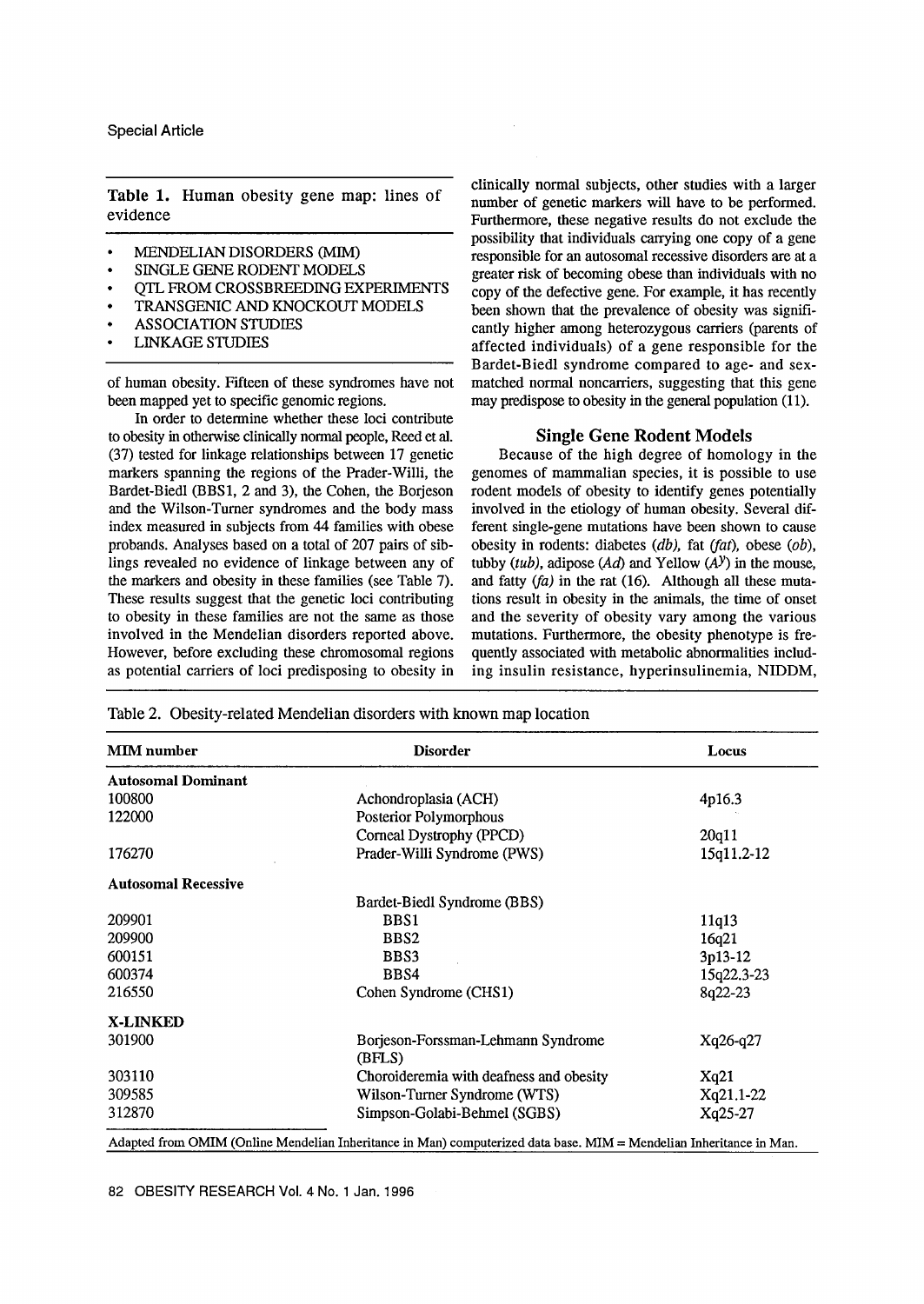| Locus                    | <b>Transmission</b> | Mouse chromosome | Human chromosome |
|--------------------------|---------------------|------------------|------------------|
| Mouse                    |                     |                  |                  |
| Diabetes $(db)$          | Recessive           | 4                | 1p35-31          |
| $\text{Fat}(\text{fat})$ | Recessive           | 8                | 4q21             |
| Obese $(obj)$            | Recessive           | 6                | 7q31             |
| Tubby (tub)              | Recessive           |                  | 11p15.1          |
| Yellow $(Ay)$            | Dominant            | 2                | 20q12-13.11      |
| Rat                      |                     |                  |                  |
| Fatty (fa)               | Recessive           | 5                | 1p35-31          |

Table 3. Possible synteny between rodent obesity genes and human chromosome regions

hyperglycemia, hypertension and hyperlipidemias (21). Six of these seven mutations, listed in Table 3, were found to have homologous regions in the human genome. The obesity phenotype caused by the db mutation in mice is very similar to the phenotype observed in the fatty *(fa)* rat. It has been shown that these two mutations are likely in homologous genes (39) and both are syntenic to human chromosome Ip35-31 region (24,40). The chromosomal locations of the rodent obesity genes have been determined, and the genes responsible for three of these mutations have been cloned, including the  $A<sup>y</sup>$  mutation in the agouti locus (28) and the ob mutation (55). Recently Naggert et al. (30) reported that the *fat* mutation on mouse chromosome 8 mapped very closely to the gene for carboxypeptidase E (Cpe), which encodes an enzyme involved in the processing of the insulin prohormone into an active hormone. Homozygous *fa/fa* mice, which have no *in vitro* enzymatic activity due to a mutation in the Cpe gene, develop hyperproinsulinemia. Treatment with insulin was shown to suppress obesity and hyperglycemia in these animals. The Cpe gene in humans is located on 4q21.

## QTL From Crossbreeding Experiments

Another method originally developed for plant genetics is now commonly used with rodents to identify loci that influence quantitative phenotype such as obesity. It is known as the quantitative trait locus mapping method or the Q1L. The method was fully described recently by Warden et al. (46) and it has been used to identify loci that are linked with body fat in rodents.

Briefly, QTL mapping requires two key resources: two inbred strains and a detailed genetic map of the animal genome. The procedure requires the following steps (46): a) two inbred strains divergent for the phenotype under consideration are crossed to produce  $F_1$  and then  $F<sub>2</sub>$  or backcross progeny; b) the animals are individually genotyped for markers to span the entire genome at close intervals; c) the animals are appropriately pheno-

typed; and d) QTLs are located by an interval mapping approach such as that provided by the program Mapmaker (26). Mapmaker uses genetic markers and quantitative phenotypes to identify QTLs with a LOD score. Because of the density of the genetic map of the mouse genome, mice are at present the preferred species for QTL studies. Moreover, regions of homology between mouse and human chromosomes have been extensively defined and this allows quite often for the . identification of the approximate location of a putative gene linked to the phenotype of interest on the human gene map. It is important to recognize that when a QTL on a given chromosome has been found with an acceptable LOD score, considerable.work is needed before the true nature of the gene involved is identified. To date, eight QTLs have been identified by this method and they are summarized in Table 4. Fisler et al. (15) obtained a backcross between the strains *Mus Spretus* and C57BL/6J, which they called the BSB mouse. BSB exhibits a wide range of carcass lipid, from 1 to 50 % and more. On the basis of the QTL approach with a large number of markers, Warden et al. (44,45) identified four "multigenic obesity" (Mob) loci on four different mouse chromosomes. A first locus (Mob-I) on BSB chromosome 7 determines the lipid content of the carcass (LOD score of 3.8). A second locus (Mob-2), on chromosome 6, affected only subcutaneous fat pads  $(LOD = 2.8)$ . A third locus (Mob-3), encoded on chromosome 12, was linked to percentage lipid in the carcass  $(LOD = 4.8)$  while Mob-4 (chromosome 15) was linked primarily to mesenteric fat  $(LOD = 3.8)$ . Syntenic regions with these four mouse QTLs are on human chromosomes 10q21-26, llpl4-ter and 16pI3-11 for Mob-I, 7q22-36 for Mob-2, 14q13-32 for Mob-3 and 5qll-13 for Mob-4 (Table 4).

A mouse polygenic model of differential susceptibility to dietary fat has been developed by crossing a dietary-lipid-sensitive strain (AKRIJ) with a resistant strain (SWR/J). After 12 weeks of feeding on a moderately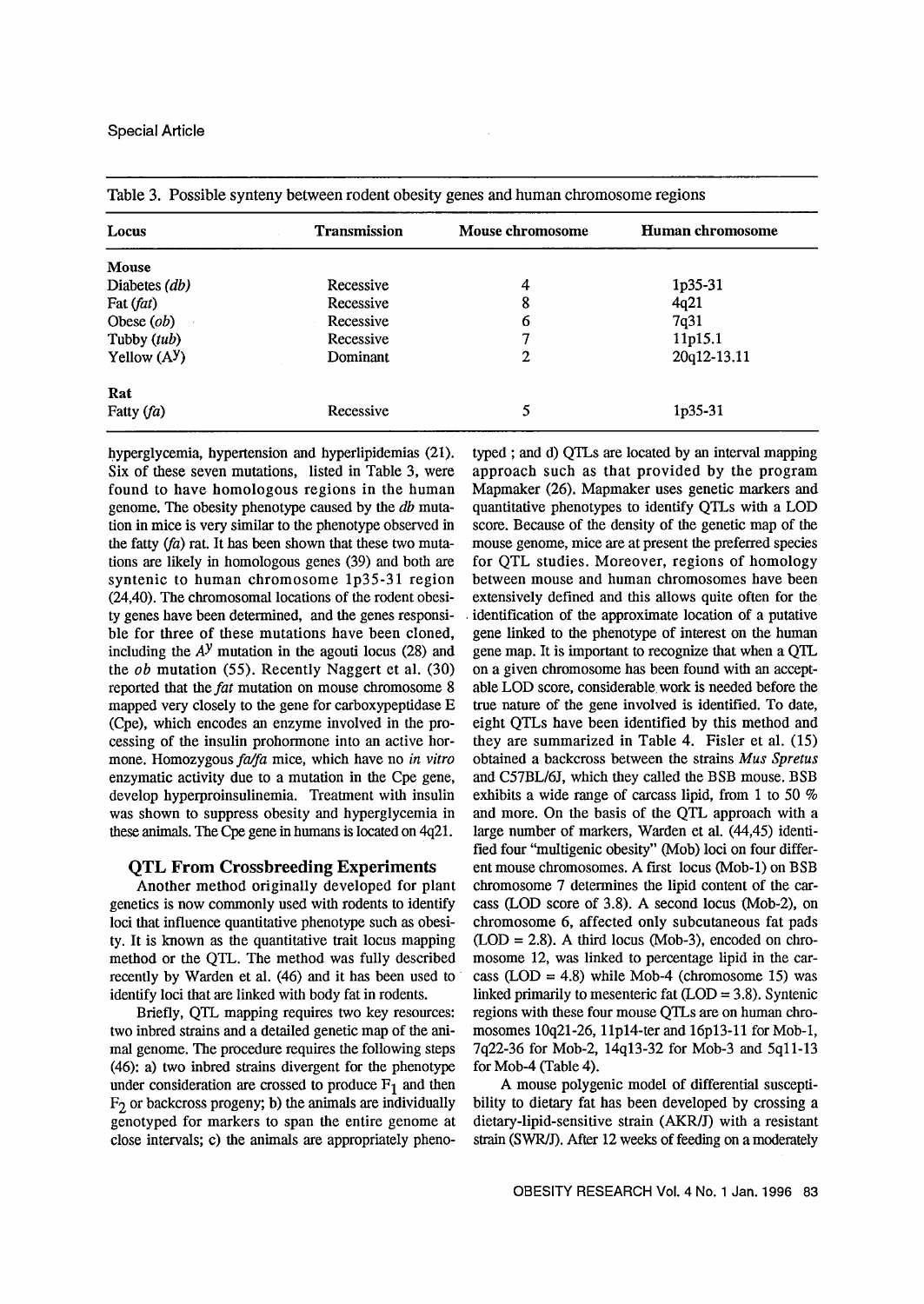high fat diet, the AKR/J strain had approximately sixfold higher carcass fat than the SWR/J strain (52). F2 animals and backcross data were used and, to date, three QTLs have been identified (50,51). Dol (chromosome 4), Do2 (chromosome 9) and Do3 (chromosome 15) are linked to the level of adiposity and, in the case of Do2, also to mesenteric fat Although regions of homology in the human genome have not been described, it appears likely that syntenic areas can be found on human chromosome 1p36-32 for Dol, 3p21 for Do2, and 5p14-12 for Do3.

Finally, one QTL on mouse chromosome 2 was uncovered in a cross between mouse NZB/B1NJ and SM/J strains (14). The human equivalent of this locus appears to be on human chromosomes 20p11.2-q13.2 and 17. Other loci have been reported recently for the various QTL experiments defined above but they are unpublished at this time and are not reported herein.

#### Association Studies

Association and linkage studies are important tools for the delineation of the genetic basis of overweight and obesity. However, association and linkage are not the same and cannot be used interchangeably. The concept of association refers to a situation in which the correlation of a genetic polymorphism with a phenotype is

investigated. Such studies are generally carried out on samples of unrelated individuals. They may take several forms including comparison of cases versus controls (e.g. obese versus lean subjects), analysis of variance across genotypes for the locus under consideration and comparison of carriers versus noncarriers of a given allele. If <sup>a</sup> significant association is observed with a polymorphism at a candidate gene locus, there are two likely explanations: either the locus is causally related to the phenotype or the locus is in linkage disequilibrium with another polymorphism of relevance as a result of natural selection or chance. Association studies may provide important information on genes with a major or a minor contribution to a phenotype; the method is particularly useful for the identification of genes that make only a minor contribution (18).

It is important to recognize that the strength of an association is critical in the appraisal of its relevance as a marker for the susceptibility to obesity. Although there are no commonly agreed upon standards, we like to qualify an association as strong when the p value  $< 0.001$  or when the mutation accounts for at least 10 percent of the phenotype variance adjusted for the proper concomitants. In contrast, a weak association, in our judgment, is one characterized by a  $p$  value  $< 0.05$  or with the locus asso-

| <b>Mouse cross</b>    | Locus                                                                | Lod score | <b>Effect</b> on<br>adiposity      | <b>Mouse</b><br>chromosome | Human<br>location                    | Reference |
|-----------------------|----------------------------------------------------------------------|-----------|------------------------------------|----------------------------|--------------------------------------|-----------|
| AKR/J                 | Do1                                                                  | 4.5       | NA                                 | 4                          | 1p36-p32                             | 50        |
| X.<br>SWR/J           | Do <sub>2</sub>                                                      | 4.8       | 7% adiposity<br>47% mesenteric fat | 9                          | 3p21                                 | 51        |
|                       | Do3                                                                  | 3.9       | 4% adiposity                       | 15                         | 5p14-12                              | 51        |
|                       | $Mob-1$                                                              | 4.2       | 7% percent fat                     | $\overline{7}$             | 10q21-26<br>$11$ pter-14<br>16p13-11 | 44        |
| C57BL/6J<br>X         | Mob-2                                                                | 4.8       | 7% femoral fat                     | 6                          | 7q22-36                              | 44        |
| Mus Spretus           | Mob-3                                                                | 4.8       | 7% percent fat                     | 12                         | 14q13-32                             | 44        |
|                       | Mob-4                                                                | 3.4       | 6% mesenteric fat                  | 15                         | 5q11-13                              | 44        |
| NZB/B1NJ<br>X<br>SM/J | D <sub>2</sub> Mit <sub>22</sub><br>D <sub>2</sub> Mit <sub>28</sub> |           | 36% percent fat                    | $\boldsymbol{2}$           | 20p11.2-q13.2                        | 14        |

 $Do =$  dietary obese;  $Mob =$  Multigenic obesity;  $NA = Not available$ 

84 OBESITY RESEARCH Vol. 4 No.1 Jan. 1996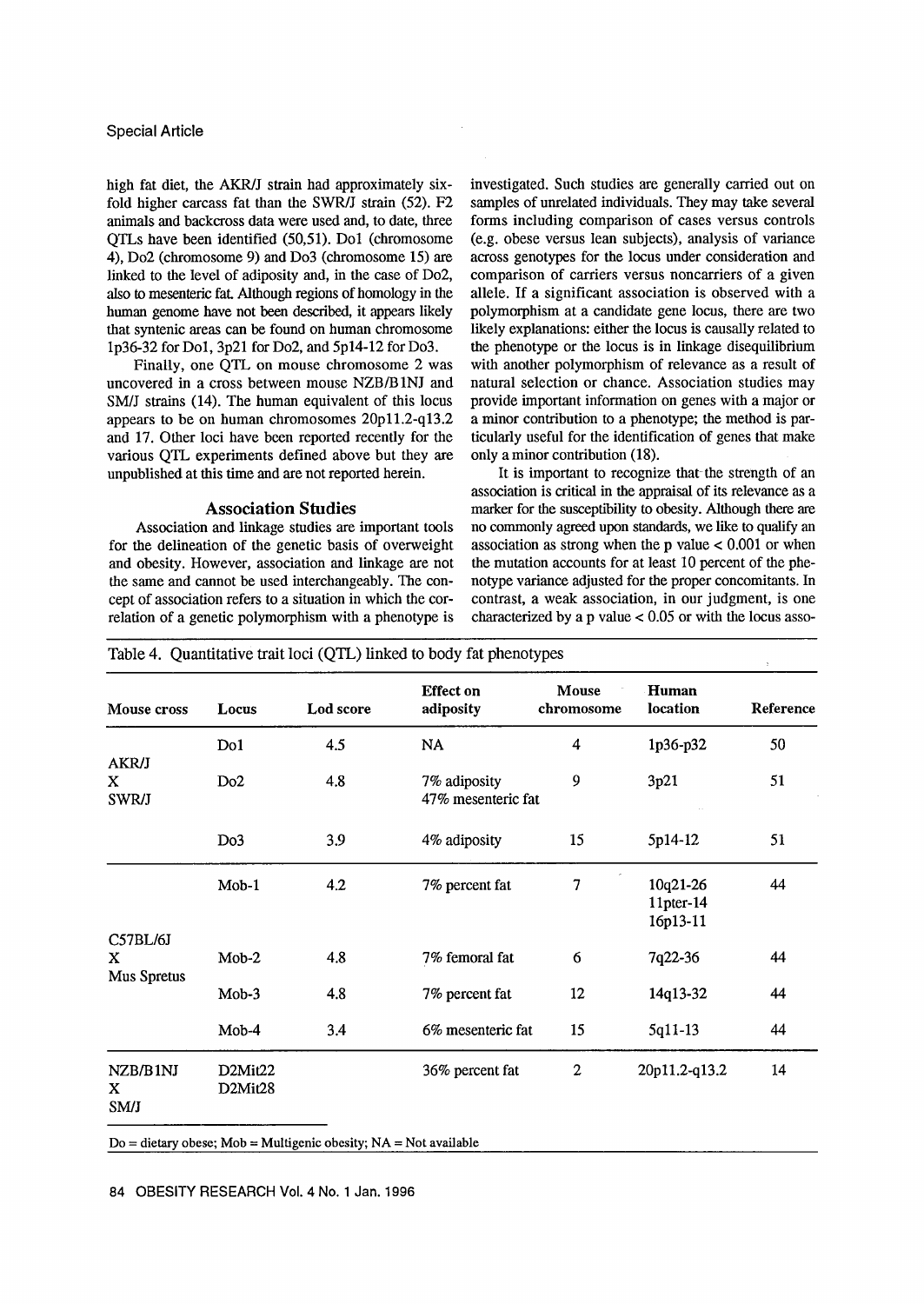ciated with less than 5 percent of the phenotype variance. In all cases, replication studies are highly desirable.

The evidence for the presence of a significant association between a candidate gene and BMI or body fat phenotypes is summarized in Table 5. The listing reveals that only five markers had an association which reached a p level of 0.01 or better. These genes were Apo B, Apo D, TNF- $\alpha$  (a closely linked marker of the gene), DRD2 and LDLR. Among those genes, only one (Apo B) was confirmed in an independent study albeit at a lower p level (0.05). In the case of the D2 dopamine receptor, an independent study found no relationship with BMI (31). On the other hand, the weak associations observed with  $3\beta$ -HSD or UCP were only with the changes in fatness over time in the Quebec Family Study adults and not with body fat content at a given point in time (33,42).

Itshould be noted that the table does not include the significant associations reported previously with the ABO (9q34) blood group and the human leukocyte antigens (HLA) systems. A review of these studies (23) suggest that the results are rather ambiguous, some studies finding association of ABO with body weight, while others did not. The few studies that used BMI or skinfold thicknessess as phenotypes reported negative results. In an attempt to further clarify the issue, the association between ABO blood type and body weight was recently investigated in four culturally distinct population samples and it was concluded that there is no evidence to support an association between ABO blood types and body weight (22). A few studies have also looked at association between obesity and class-I HLA markers. Although frequencies of the HLA B18, Bw35 and Cw4 antigens were found to be significantly higher

Table 5. Evidence for the presence of an association with BMI or body fat phenotypes

| Gene             | Location    |            | <b>Evidence</b>                          |               |           |  |  |
|------------------|-------------|------------|------------------------------------------|---------------|-----------|--|--|
|                  |             | N cases    | phenotype                                | p value       | Reference |  |  |
| HSD3B1           | 1p13.1      | 132        | 12-year changes in<br>sum of 6 skinfolds | 0.04          | 42        |  |  |
| ATP1A2           | 1q21-23     | 122        | Percent fat                              | 0.05          | 12        |  |  |
| Apo B            | 2p24-23     | 132<br>181 | <b>BMI</b><br><b>BMI</b>                 | 0.005<br>0.05 | 36<br>38  |  |  |
| ACP1             | 2p25        | 75         | <b>BMI</b> in children                   | 0.02          | 27        |  |  |
| Apo D            | $3q26$ -ter | 114        | <b>BMI</b>                               | 0.006         | 41        |  |  |
| <b>UCP</b>       | 4q28-31     | 123        | High fat gainers<br>over 12 years        | 0.05          | 33        |  |  |
| TNF- $\alpha$    | 6p21.3      | 304        | <b>BMI</b> but not<br>percent fat        | 0.01          | 32        |  |  |
| <b>LPL</b>       | 8p22        | 24         | Gains in fat mass<br>with overfeeding    | 0.05          | 6         |  |  |
|                  |             | 236        | <b>BMI</b>                               | 0.05          | 20        |  |  |
| DRD <sub>2</sub> | 11q23.1     | 392        | Relative weight                          | 0.002         | 10        |  |  |
| <b>LDLR</b>      | 19p13       | 84         | <b>BMI</b> in hypertensives              | 0.004         | 56        |  |  |

Gene abbreviations and their chromosomal location are from the Human Genome Data Base.

HSD3Bl = 3-beta hydroxysteroid dehydrogenase; ATPIA2 = sodium potassium adenosine triphosphatase alpha-2 subunit; Apo  $B =$  apolipoprotein B; ACP1 = acid phosphatase; Apo D = apolipoprotein D; UCP = uncoupling protein; TNF- $\alpha$  = tumor necrosis factor alpha; LPL = lipoprotein lipase; DRD2 = Dopamine  $D_2$  receptor; LDLR = Low-density lipoprotein receptor.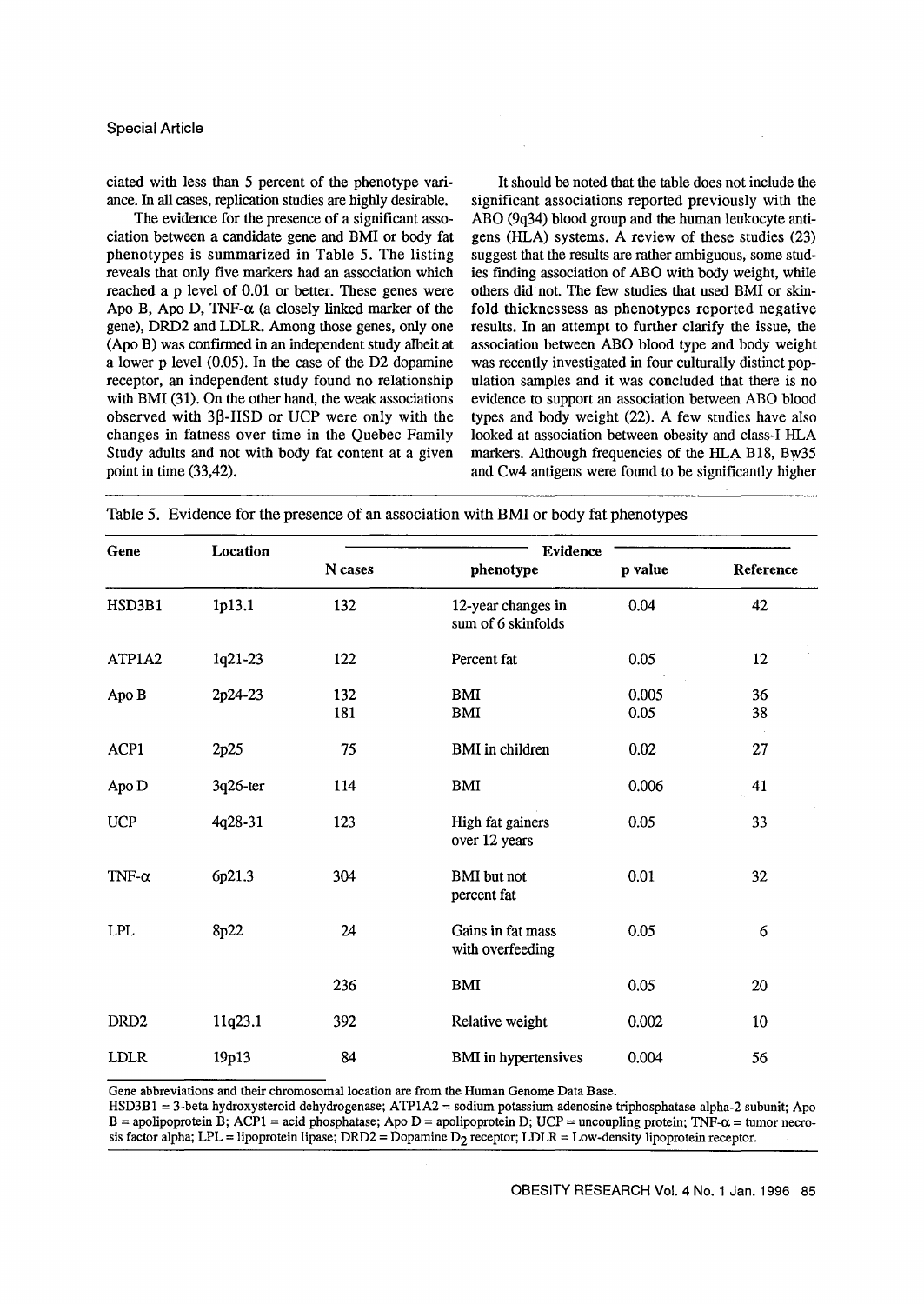| Gene or<br>marker | Location     | <b>Evidence</b>          |                                                     |                                  |                |  |  |
|-------------------|--------------|--------------------------|-----------------------------------------------------|----------------------------------|----------------|--|--|
|                   |              | N pairs                  | Phenotype                                           | p value                          | Reference      |  |  |
| D1S202            | 1q31-32      | 3-generation<br>pedigree | <b>BMI</b>                                          | $LOD = 3.6$<br>at $\theta = .05$ | 29             |  |  |
| ACP1              | 2p25         | > 300                    | <b>BMI</b>                                          | .004                             | $\mathbf{1}$   |  |  |
| BF                | 6p21         | >168                     | triceps, subscapular<br>and suprailiac<br>skinfolds | .01 < p < .03                    | 54             |  |  |
| GLO1              | 6p21         | >168                     | Suprailiac skinfold<br>and relative weight          | .004 $-p < 05$                   | 54             |  |  |
| TNF- $\alpha$     | 6p21.3       | 304                      | % body fat                                          | .002                             | 32             |  |  |
| <b>KEL</b>        | 7q33         | 402                      | BMI and sum of<br>6 skinfolds                       | < .0001                          | $\overline{c}$ |  |  |
| <b>ESD</b>        | 13q14.1-14.2 | 194                      | %body fat and<br>sum of skinfolds                   | < .04                            | $\overline{c}$ |  |  |
| <b>ADA</b>        | 20q12-13.11  | 428                      | BMI and sum of<br>6 skinfolds                       | .02 < p < .001                   | $\overline{c}$ |  |  |
| P <sub>1</sub>    | 22q11        | >168                     | Relative weight                                     | .03                              | 54             |  |  |

Table 6. Evidence for the presence of linkage with BMI or body fat phenotypes based on the sib-pair method

See previous tables for abbreviations of loci already referred to.

Gene abbreviations and their chromosomal location are from the Human Genome Data Base.

BF = properdin factor B; GLOI = glyoxylase I; KEL = blood group Kell; ESD = esterase D; ADA = adenosine deaminase; PI = blood group P.

in obese subjects compared to controls in some reports (13,17), no association between lILA antigens and percent body fat or subcutaneous fat could be found in a larger population (7).

## Linkage Studies

When a gene influences a given phenotype to a large extent then both will be transmitted together across generations. This concept is referred to as linkage. Linkage analysis can be performed witb candidate gene markers or with a variety of otber polymorphic markers such as microsatellites. Evidence for linkage becomes more apparent as the marker loci get closer to the true locus that co-segregate with the phenotype. The procedure can be undertaken with large pedigrees or witb panels of nuclear families. It is commonly used for complex multifactorial phenotypes which are characterized by the presence of a segregating major gene.

phenotypes tban pairs of sibs who share fewer marker alleles. The slope of the regression of squared sib-pair phenotype differences on the proportion of genes identical by descent is expected to be negative when linkage is present. An important advantage of the method is that it is not necessary to specify the mode of inheritance for the phenotype being considered. The method has been extended recently to include the information at all loci

However, it is not always appropriate to use a paramet-

An alternative and practical method is the single locus sib-pair linkage method which allows to screen for potential linkage relationships between a quantitative phenotype and a genetic marker (19). The method is based on the notion that sibs who share a greater number of alleles (at a given locus) identical by descent at a linked locus should also share more alleles at the phenotype locus. Thus these sibs should have more similar

ric linkage analysis procedure with LOD scores.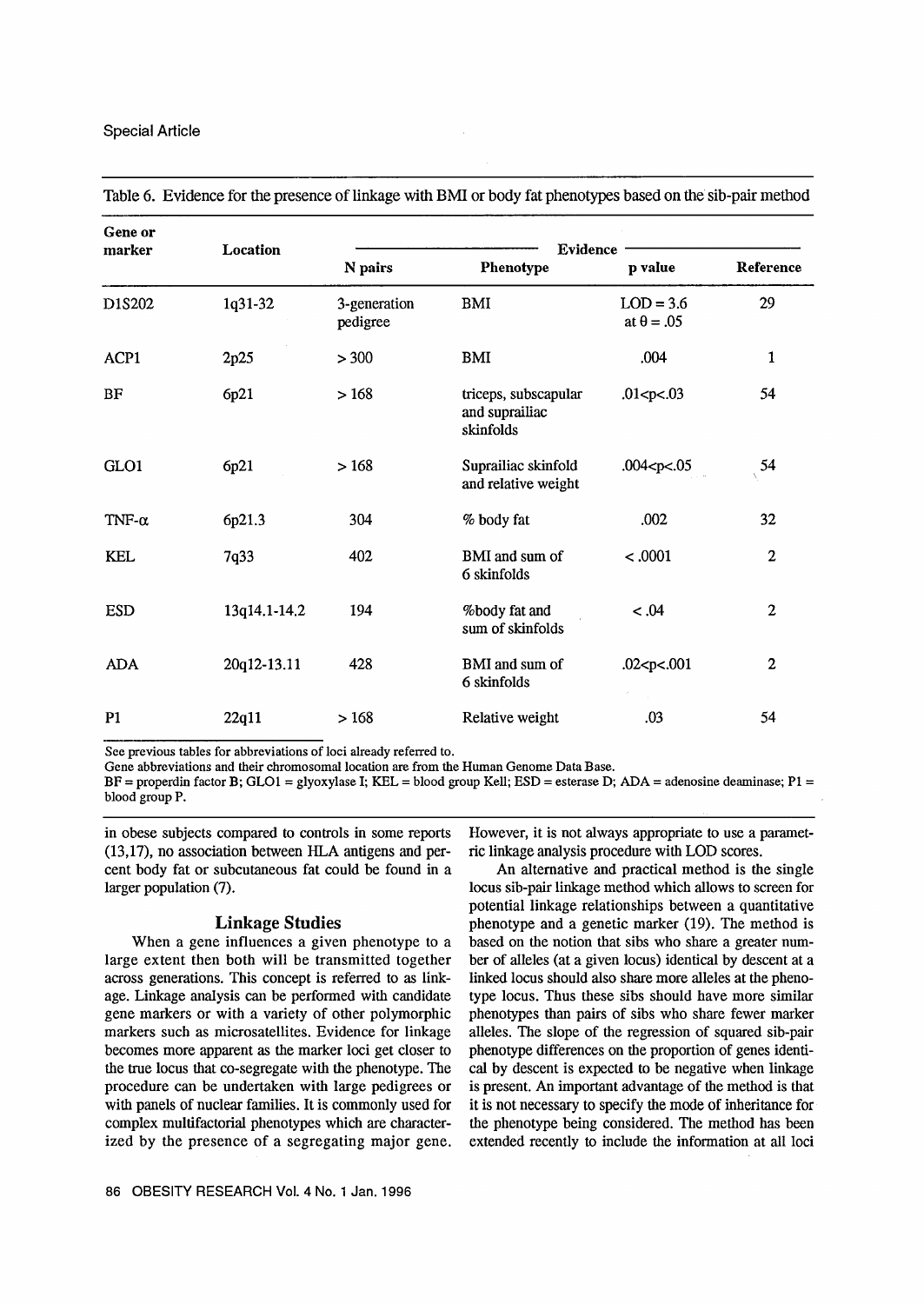| Reference        |
|------------------|
|                  |
| $\boldsymbol{2}$ |
| 9                |
| $\overline{2}$   |
| 12               |
|                  |
| $\overline{2}$   |
| 12               |
| 12               |
| 37               |
|                  |
| Â,               |
| 33               |
| $\overline{2}$   |
|                  |
| 34               |
|                  |
|                  |
|                  |
| 37               |
|                  |
| $\boldsymbol{2}$ |
| $\overline{2}$   |
| 34               |
|                  |
| 37               |
|                  |
|                  |
| 37               |
| 37               |
|                  |
| $\mathbf{2}$     |
|                  |
| 37               |
| 37               |
|                  |

Table 7. Evidence for absence of association or linkage with BMI or body fat

See previous tables for abbreviations of loci already referred to.

Gene abbreviations and their chromosomal location are from the Human Genome Data Base.

 $RH =$  blood group Rhesus; GLUT1 = glucose transporter-1; PGM1 = phosphoglucomuatse-1; ATP1A1 = sodium potassium adenosine triphosphatase alpha-1 subunit; FY = blood group Duffy; ATPIB = sodium potassium adenosine triphosphatase beta-1 subunit; MNSs = blood group MN and Ss loci; GRL = glucocorticoid receptor; ADRB2 = beta-2 adrenergic receptor; ADRB3 = beta-3 adrenergic receptor; ABO = blood group ABO; AK1 = adenylate kinase-1; ADRA2A = alpha-2A adrenergic receptor;  $INS =$  insulin; GLUT4 = glucose transporter-4;  $JK =$  blood group Kidd; INSR = insulin receptor;

available in a mutipoint linkage strategy based on pairs of sibs and other relatives (25). No linkage results have been reported to date with the multipoint sib-pair linkage strategy and very few with the parametric approach based on pedigrees or nuclear families.

Since most of the results summarized in Table 6 were derived from the single locus sib-pair linkage method, it is useful to consider the issue of the strength of evidence for such data. Common wisdom suggests that a linkage can be considered as strong if the p value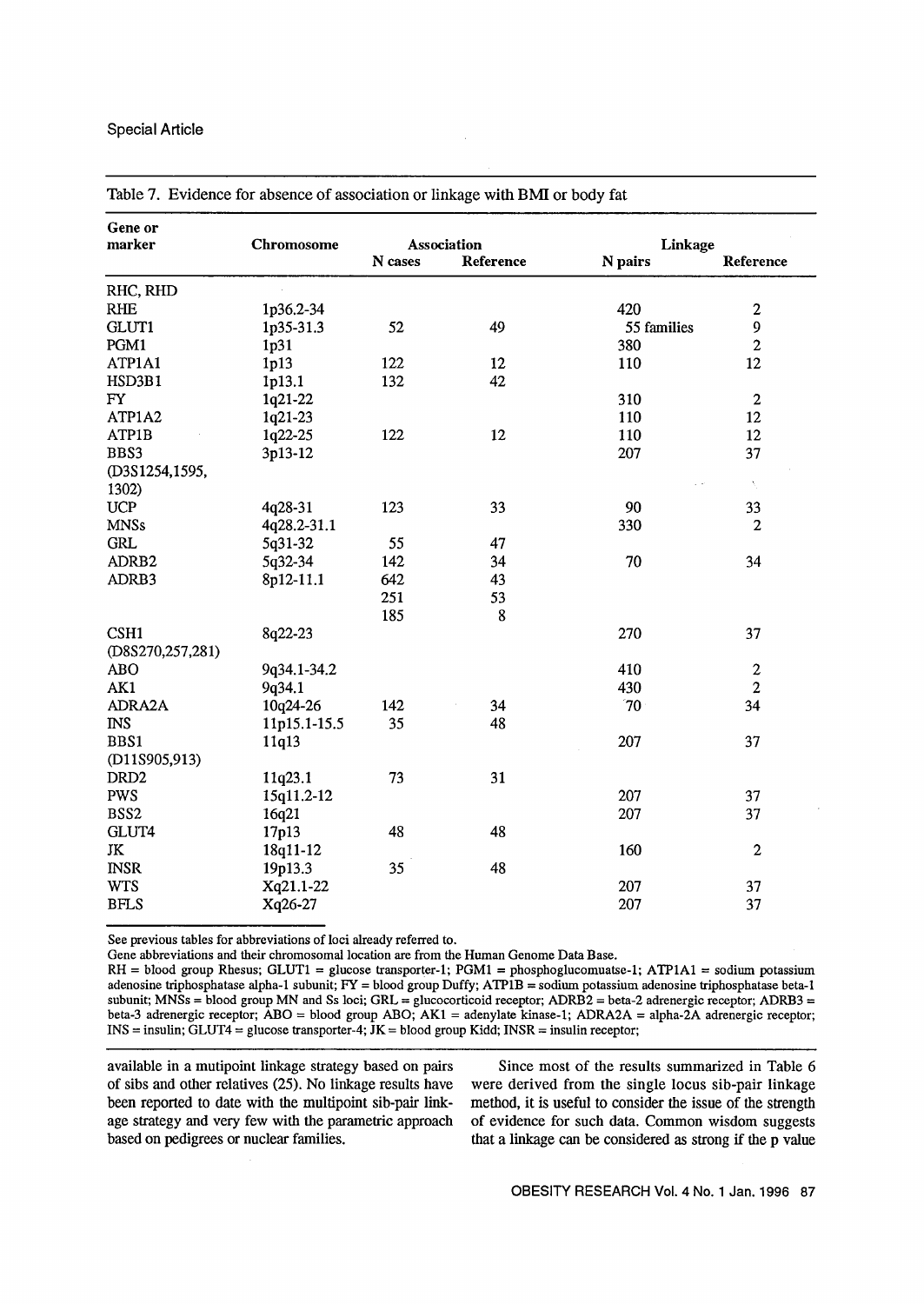| Human<br>Chromosome | Locus                 | Human<br><b>Chromosome</b> | Locus            |  |
|---------------------|-----------------------|----------------------------|------------------|--|
| 1p36-32             | mouse Do1             | 11p15.1                    | mouse Tubby      |  |
| 1p35-31             | mouse Db              | $11$ pter-14               | mouse Mob-1      |  |
| 1p35-31             | rat Fa                | 11q13                      | BBS1             |  |
| 1q31-32             | D1S202                | 13q14.1-14.2               | <b>ESD</b>       |  |
| 2p24-23             | Apo B                 | 14q13-32                   | mouse Mob-3      |  |
| 2p25                | <b>ACP1</b>           | 15q11.2-12                 | <b>PWS</b>       |  |
| 3p21                | mouse Do <sub>2</sub> | 15q22.3-23                 | BBS4             |  |
| 3p13-12             | BBS3                  | 16p13-11                   | mouse Mob-1      |  |
| 4p16.3              | <b>ACH</b>            | 16q21                      | BBS <sub>2</sub> |  |
| 4q21                | mouse Fat             | 20p11.2-q13.2              | NZB QTL          |  |
| 5p14-12             | mouse Do3             | 20q11                      | <b>PPCD</b>      |  |
| 5q11-13             | mouse Mob-4           | 20q12-13.11                | ADA              |  |
| 6p21                | BF                    | 20q13                      | mouse Yellow     |  |
| 6p21                | GLO1                  | 22q11                      | P <sub>1</sub>   |  |
| 6p21.3              | $TNF-\alpha$          | Xq21                       | Choroideremia    |  |
| 7q31                | mouse Ob              | Xq21.1-22                  | <b>WTS</b>       |  |
| 7q22-36             | mouse Mob-2           | Xq25-27<br>$\pm$           | <b>SGBS</b>      |  |
| 7q33                | <b>KEL</b>            | Xq26-27                    | <b>BFLS</b>      |  |
| 8q22-23             | Cohen syndrome        |                            |                  |  |
| 10q21-26            | mouse Mob-1           |                            |                  |  |

Table 8. A summary of the rodent (human homologous regions) and human loci potentially associated or linked with obesity or body fat

See previous tables for abbreviations. Highlighted loci are those showing the strongest evidence of linkage in human studies.

attains 0.001 and less and preferably with a replication. A weak linkage ( $p < 0.05$ ) may be relevant if the finding is replicated by a few other laboratories. From Table 6, it is obvious that only a few of the linkages reported have a reasonable degree of robustness. ACP1 (2p25), TNF- $\alpha$  (closely linked marker) (6p21.3), KEL (7q33) and ADA (20q12-13.11) are the only markers exhibiting such a linkage relationship. The others are supported by weaker evidence at this time. One marker on 1q31-32 was shown to be linked with a LOD score of 3.6 at a recombination fraction of 0.05 in a 3-generation pedigree in which the prevalence of obesity was high (29). Since these findings are sensitive to the assumptions made about mode of transmission, penetrance and other characteristics, we need more information before concluding on the presence of a linkage with a marker on lq.

### Negative Results

Association and linkage studies which have generated negative results are numerous. Table 7 presents a listing of these studies as it could be established from the literature. Again we are in need of replication studies in order to ensure that the findings are not false negative. The only clear case appears to be that of the

ADRB3 gene for which the same mutation was shown to be independent of BMI in three different studies (also percent fat in one study) (8,43,53). Note also that most association studies are based on small sample sizes.

#### Conclusions

Several genes are known to cause obesity or to be linked with body fat content in animals. Table 8 lists those genes, loci or markers for which the evidence of an association or a linkage with obesity, BMI, or body fat content is more robust. The list includes the loci from single gene rodent models, QTL from crossbreeding experiments, Mendelian disorders exhibiting obesity as one of the clinical features, and genes supported by robust evidence from association and linkage studies conducted on human populations. Four chromosomal arms (2p, 6p, 7q and 20q) are of particular interest as strong evidence for linkage with a marker in each of these regions has been reported. However, to date, no study has replicated the linkage for any of the four chromosomal areas.

Other regions of considerable interest include 1p, 3p, IIp, 15q and perhaps Xq. The compendium of markers and genes related to obesity or body fat is likely to grow significantly in the coming years. Despite the costs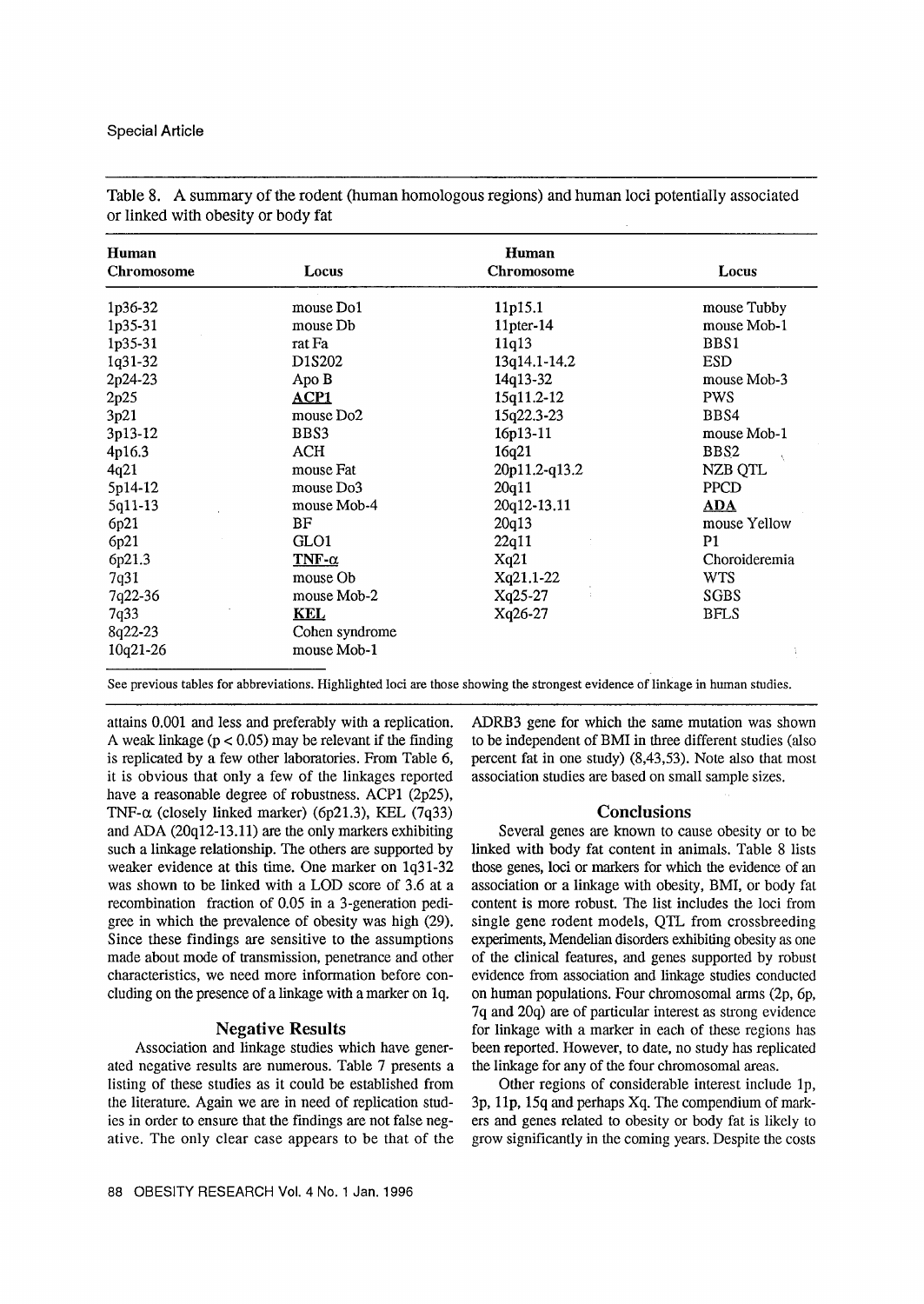involved in the publishing enterprise, journal space should be offered to those reporting negative findings if a comprehensive picture of the human obesity gene map is to emerge. Journal editors should be encouraged to develop a formula (perhaps a one journal page paper) allowing to report such findings in a timely but economically viable fashion. The other side of this argument is obviously that authors with positive findings for a gene or markers should experience no difficulty publishing their results in obesity or nonspecialty journals.

Finally, even though the human obesity gene file can still be managed by a small group of investigators or a single laboratory, the situation is likely to change dramatically in the coming years. The geneticists, molecular biologists and informatic specialists working in this area, with the support of NIH, NAASO and other organizations, should devise a mechanism by which a computerized version of the human obesity gene map can be maintained and be made easily accessible to interested individuals and laboratories.

#### Acknowledgments

Louis Perusse is a research scholar from FRSQ. Research of the authors is supported by the Medical Research Council of Canada (PG-11811).

#### References

- 1. Bailey-Wilson JE, Wilson AF, Bamba V. Linkage analysis in a large pedigree ascertained due to essential familial hypercholesterolemia. *Genet Epidemiol.* 1993;10:665-669.
- 2. Borecki IB, Rice T, Pérusse L, Bouchard C, Rao DC. An exploratory investigation of genetic linkage with body composition and fatness phenotypes: the Quebec Family Study. *Obes Res. 1994;2:213-219.*
- 3. Bouchard C. Genetics of obesity: an update on molecular markers. *Int JObes.* 1995;19:SlO-S13.
- 4. Bouchard C. The genetics of obesity: from genetic epidemiology to molecular markers. *Molec Med Today.* 1995;1:45-50.
- 5. Bouchard C. Genetics of obesity: overview and research directions. In: Bouchard C, ed. *The Genetics of Obesity.* Boca Raton, FL: CRC Press; 1994;223-233.
- 6. Bouchard C, Dionne FT, Chagnon M, Moreel JF, Pérusse L. DNA sequence variation in the lipoprotein lipase (LPL) gene and obesity. *FASEB J.* 1994;8:923.Abstract
- 7. Bouchard C, Pérusse L, Rivest J, et al. HLA system body fat and fat distribution in children and adults. *Int J Obes. 1985;9:411-422.*
- 8. Clément K, Vaisse C, Manning BSJ, et al. Genetic variation in the  $\beta_3$ -adrenergic receptor and an increased capacity to gain weight in patients with morbid obesity. N *Engl J Med. 1995;333:352-354.*
- 9. Clément K, Driouch K, Lesage S, Philippi A, Velho G, Froguel Ph. Linkage analysis of a candidate gene for familial obesity. *Int JObes.* 1993;17(suppl 2):107.

Abstract.

- 10. Comings DE, Flanagan SD, Dietz G, Muhleman D, Knell E, Gysin R. The dopamine  $D_2$  (DRD2) as a major gene in obesity and height. *Biochem Med Metab Biol.* 1993;50:176-185.
- 11. Croft JB, Morrell D, Chase CL, Swift M. Obesity in heterozygous carriers of the gene for the Bardet-Biedl syndrome. *Am J Med Genet. 1995;55:12-15.*
- 12. Dériaz O, Dionne F, Pérusse L, et al. DNA variation in the genes of the Na,K-Adenosine Triphosphatase and its relation with resting metabolic rate, respiratory quotient, and body fat. *J Clin Invest. 1994;93:838-843.*
- 13. Digy JP, Raffoux C, Pointel JP, et al. HLA and familial obesity: evidence for a genetic origin. In Hirsch J, Van Itallie TB, eds. *Recent Advances in Obesity Research IV.* London: Libbey, J; 1983;171-175.
- 14. Fisler JS, Purcell-Huynh DA, Cuevas M, Lusis AJ. The agouti gene may promote obesity in a polygenic mouse model. *Int JObes. 1994;18:104.*
- 15. Fisler JS, Warden CH, Pace MJ, Lusis AJ. BSB: a new mouse model of multigenic obesity. *Obes Res.* 1993;1:271-280.
- 16. Friedman JM, Leibel RL, Bahary N. Molecular mapping of obesity genes. *Mamm Genome. 1991;1:130-144.*
- 17. Fumeron F, Apfelbaum M. Association between HLA-B18 and the familial obesity syndrome. *New Engl J Med.* 1981;305:645.
- 18. Greenberg DA. Linkage analysis of "necessary" disease loci versus "susceptibility" loci. *Am J Hum Genet.* 1993;52:135-143.
- 19. Haseman JK, Elston RC. The investigation of linkage between a quantitative trait and a marker locus. *Behav Genet. 1972;2:3-19.*
- 20. Jemaa R, Tuzet S, Portos C, Betoulle D, Apfelbaum M, Fumeron F. Lipoprotein lipase gene polymorphisms: associations with hypertriglyceridemia and body mass index in obese people. *Int JObes. 1995;19:270-274.*
- 21. Johnson PR, Gregoire F. Animal models of genetic obesity: peripheral tissue changes. In: Bouchard C, ed. *The Genetics of Obesity.* Boca Raton, FL: CRC Press; 1994;161-179.
- 22. Kelso AJ, Maggi W, Belas KL. Body weight and ABO blood types: are AB females heavier? *Am J Hum Biol.* 1994;6:385-387.
- 23. Kelso AJ, Siffert T, Maggi W. Association of ABO phenotypes and body weight in a sample of Brazilian infants. *Am J Hum Biol. 1992;4:607-611.*
- 24. Kershaw EE, Chua SC, Williams JA, Murphy EM, Leibel RL. Molecular mapping of SSRs for Pgm1 and C8b in the vicinity of the rat *fatty* locus. *Genomics* 1995;27:149-154.
- 25. Kruglyak L, Lander ES. High-resolution genetic mapping of complextraits.Am*J Hum Genet. 1995;56:1212-1223.*
- 26. Lander ES, Botstein D. Mapping Mendelian factors underlying quantitative traits using RFLP linkage maps. *Genetics. 1989;121:185-199.*
- 27. Lucarini N, Finocchi G, Gloria-Bottini F, et al. A possible genetic component of obesity in childhood. Observations on acid phosphatase polymorphism.

OBESITY RESEARCH Vol. 4 NO.1 Jan. 1996 89